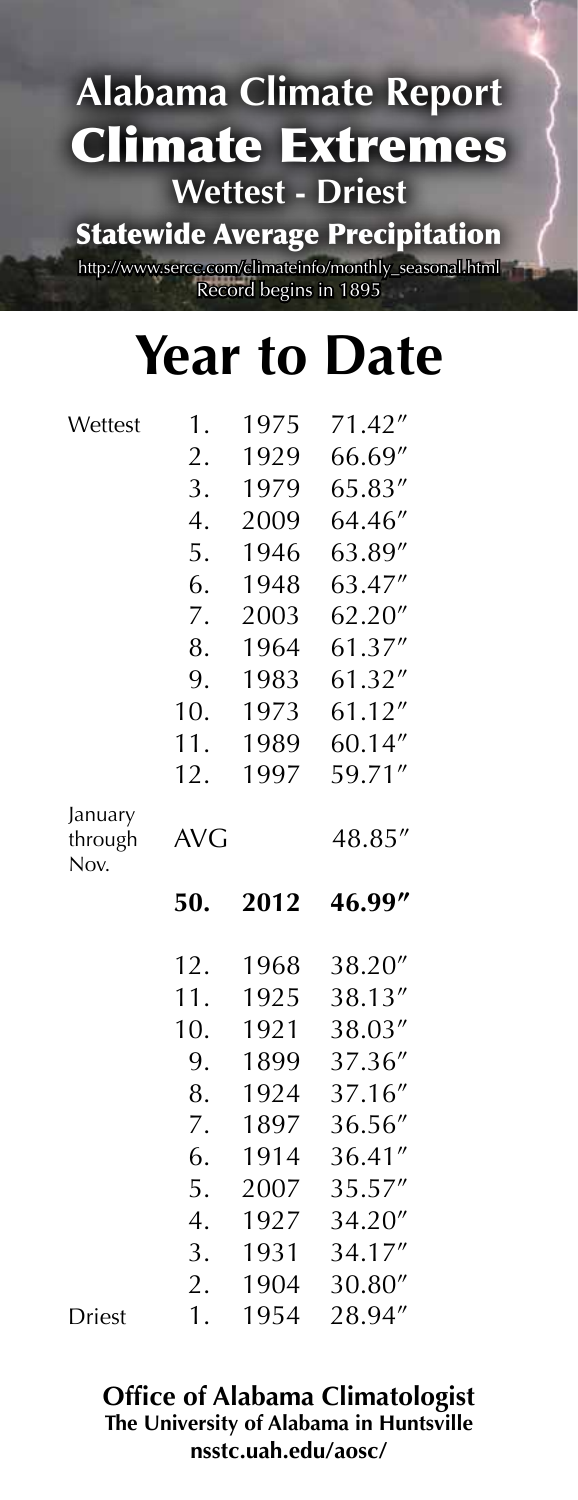Statewide Average Precipitation

http://www.sercc.com/climateinfo/monthly\_seasonal.html Record begins in 1895

# **January**

| 1.               | 1936         | 12.03"           |
|------------------|--------------|------------------|
| 2.               | 1947         | 9.66''           |
| 3.               | 1972         | 8.69"            |
| $\overline{4}$ . | 1998         | 8.51''           |
| 5.               | 1990         | 8.46''           |
| 6.               | 1946         | 8.45''           |
| 7.               | 1925         | 8.38''           |
| 8.               | 1999         | 8.16''           |
| 9.               | 1974         | 8.13''           |
| 10.              | 1937         | 8.12''           |
| 11.              | 1979         | 7.65''           |
| 12.              | 1996         | 7.54''           |
|                  |              |                  |
| 39.              | 2012         | 5.50''           |
|                  |              |                  |
| <b>AVG</b>       |              | 4.89"            |
|                  |              |                  |
| 12.<br>11.       | 1921<br>1941 | 2.80"            |
| 10.              | 1935         | 2.70''           |
| 9.               | 1956         | 2.66''           |
| 8.               | 2003         | 2.62''<br>2.34"  |
| 7.               | 1986         | 2.13''           |
| 6.               | 1907         | 1.90''           |
| 5.               | 1914         | 1.90''           |
| 4.               | 1909         | 1.81''           |
| 3.               | 1981         | 1.39''           |
| 2.               | 1928         | 1.36''<br>0.99'' |

Driest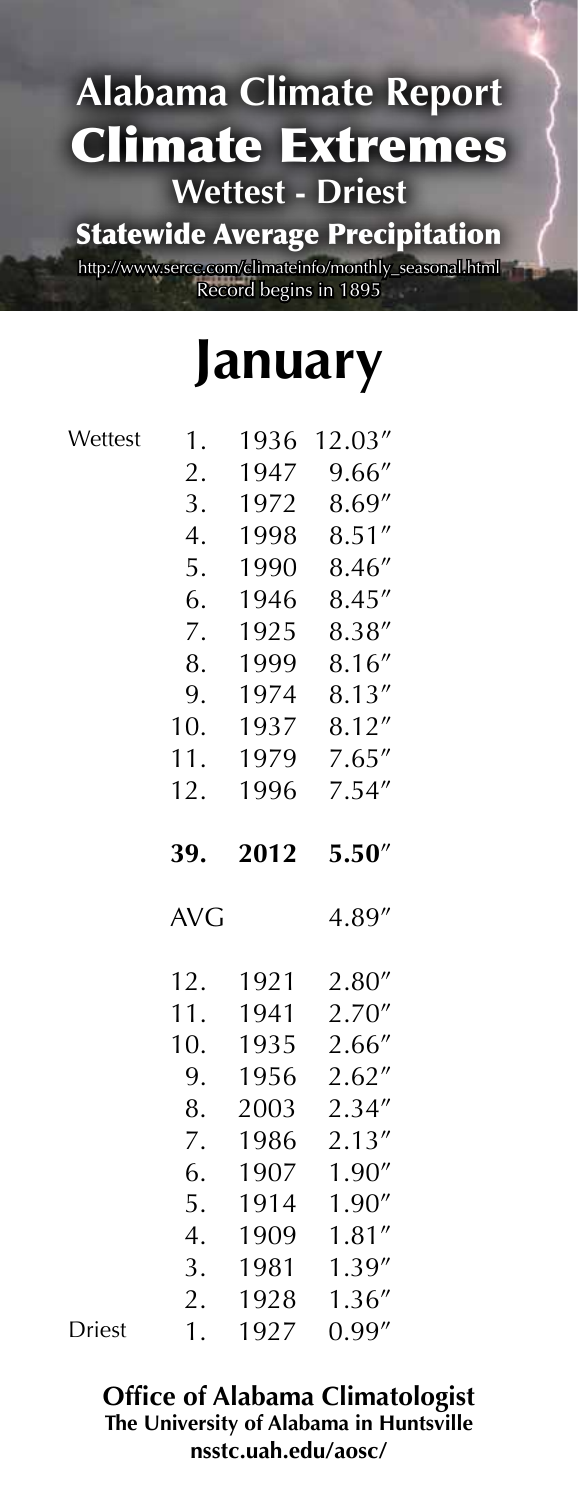Statewide Average Precipitation

http://www.sercc.com/climateinfo/monthly\_seasonal.html Record begins in 1895

# **February**

| Wettest | 1.         | 1961         | 12.67''          |
|---------|------------|--------------|------------------|
|         | 2.         | 1903         | 10.39''          |
|         | 3.         | 1939         | 10.00''          |
|         | 4.         | 1929         | 8.75''           |
|         | 5.         | 1966         | 8.72''           |
|         | 6.         | 1990         | 8.69"            |
|         | 7.         | 1900         | 8.07"            |
|         | 8.         | 1971         | 7.93''           |
|         | 9.         | 1982         | 7.81''           |
|         | 10.        | 1956         | 7.75''           |
|         | 11.        | 1983         | 7.73''           |
|         | 12.        | 1998         | 7.52''           |
|         | <b>AVG</b> |              | 5.07"            |
|         |            |              |                  |
|         | 50.        | 2012         | 4.31''           |
|         | 12.        | 1999         | 2.45''           |
|         | 11.        | 1980         | 2.45''           |
|         | 10.        | 1906         | 2.39"            |
|         | 9.         | 1918         | 2.28''           |
|         | 8.         | 1943         | 2.26''           |
|         | 7.         | 1930         | 2.16''           |
|         | 6.         | 1978         | 2.01''           |
|         | 5.         | 2000         | 1.98"            |
|         | 4.         | 1898         | 1.98"            |
|         | 3.         | 1968         | 1.93''           |
|         | 2.<br>1.   | 1938<br>1947 | 1.93''<br>1.90'' |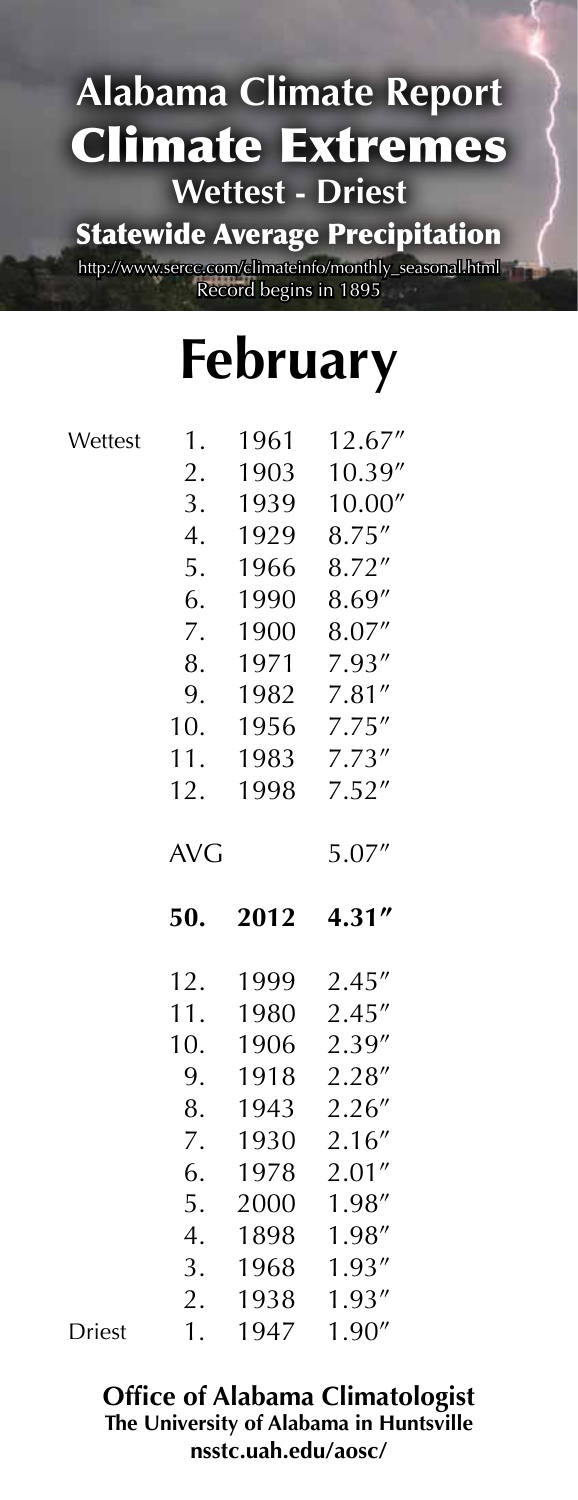Statewide Average Precipitation

http://www.sercc.com/climateinfo/monthly\_seasonal.html Record begins in 1895

# **March**

Wettes

| Wettest | 1.         | 1980 | 14.03"           |
|---------|------------|------|------------------|
|         | 2.         | 1929 | 12.85"           |
|         | 3.         | 1973 | 11.80"           |
|         | 4.         | 1944 | 11.02"           |
|         | 5.         | 1976 | 10.59"           |
|         | 6.         | 2001 | 10.39"           |
|         | 7.         | 1943 | 10.29"           |
|         | 8.         | 1948 | 9.99"            |
|         | 9.         | 1977 | 9.93"            |
|         | 10.        | 1990 | 9.26''           |
|         | 11.        | 2009 | 9.24''           |
|         | 12.        | 1961 | 9.22''           |
|         | <b>AVG</b> |      | 5.84"            |
|         |            |      |                  |
|         | 52.        | 2012 | 5.23''           |
|         | 12.        | 1898 | 2.71''           |
|         | 11.        | 1915 | 2.70''           |
|         | 10.        | 1985 | 2.55''           |
|         | 9.         | 1916 | 2.52''           |
|         | 8.         | 1925 | 2.50''           |
|         | 7.         | 1907 | 2.46''           |
|         | 6.         | 2004 | 2.23''           |
|         | 5.         | 1911 | 2.03''           |
|         | 4.         | 1967 | 1.95''           |
|         | 3.         | 2007 | 1.55''           |
|         | 2.         | 1910 | 1.08''<br>0.70'' |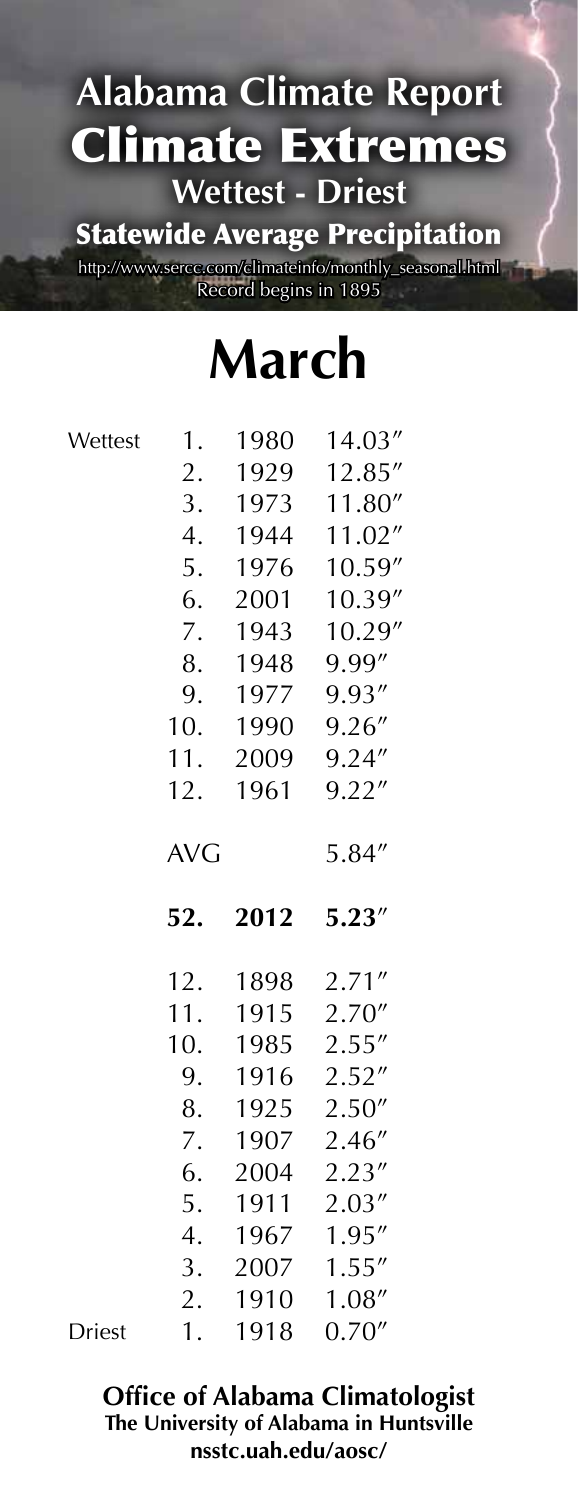Statewide Average Precipitation

http://www.sercc.com/climateinfo/monthly\_seasonal.html Record begins in 1895<br>

**April**

|               |            | 7 I I |         |
|---------------|------------|-------|---------|
| Wettest       | 1.         | 1964  | 11.65'' |
|               | 2.         | 1979  | 10.99"  |
|               | 3.         | 1944  | 9.68"   |
|               | 4.         | 1938  | 9.48"   |
|               | 5.         | 1912  | 9.46"   |
|               | 6.         | 1983  | 9.35''  |
|               | 7.         | 1928  | 9.33''  |
|               | 8.         | 1920  | 8.71''  |
|               | 9.         | 1900  | 8.45''  |
|               | 10.        | 1945  | 8.15''  |
|               | 11.        | 2005  | 8.00''  |
|               | 12.        | 1953  | 7.79"   |
|               | <b>AVG</b> |       | 4.68"   |
|               | 12.        | 1902  | 2.20''  |
|               | 11.        | 1926  | 2.19"   |
|               | 10.        | 1904  | 2.03''  |
|               | 9.         | 1942  | 1.93''  |
|               | 8.         | 2012  | 1.93''  |
|               | 7.         | 1976  | 1.63''  |
|               | 6.         | 1925  | 1.43''  |
|               | 5.         | 1930  | 1.39"   |
|               | 4.         | 1906  | 0.97''  |
|               | 3.         | 1987  | 0.94''  |
|               | 2.         | 1986  | 0.71''  |
| <b>Driest</b> | 1.         | 1915  | 0.55''  |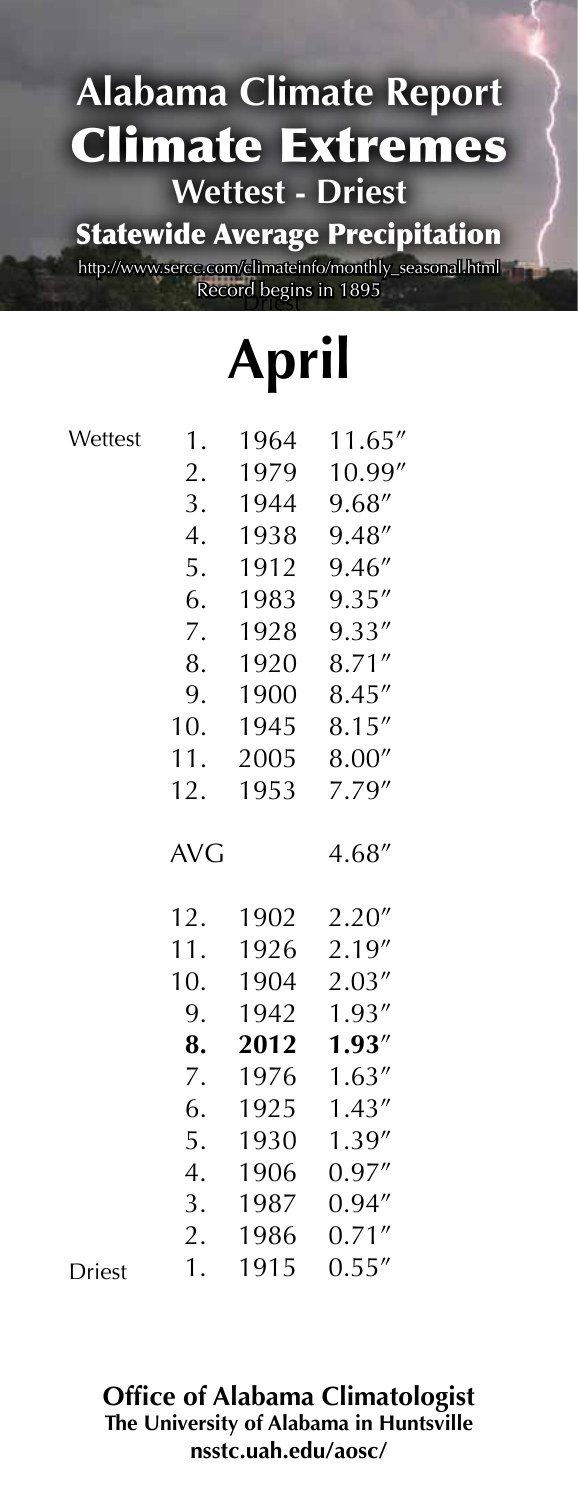Statewide Average Precipitation

http://www.sercc.com/climateinfo/monthly\_seasonal.html Record begins in 1895

**May**

|               |                  |      | 7       |
|---------------|------------------|------|---------|
| Wettest       | 1.               | 1991 | 10.01'' |
|               | 2.               | 2003 | 9.07"   |
|               | 3.               | 2009 | 8.70"   |
|               | 4.               | 1978 | 8.62''  |
|               | 5.               | 1976 | 8.12''  |
|               | 6.               | 1923 | 7.85''  |
|               | 7.               | 1946 | 7.67''  |
|               | 8.               | 1980 | 7.19"   |
|               | 9.               | 1907 | 7.10''  |
|               | 10.              | 1973 | 6.92''  |
|               | 11.              |      | 6.38''  |
|               |                  | 2010 |         |
|               | 12.              | 1983 | 6.35''  |
|               | 49.              | 2012 | 4.33"   |
|               | <b>AVG</b>       |      | 4.06"   |
|               | 12.              | 1921 | 1.81''  |
|               | 11.              | 1988 | 1.73''  |
|               | 10.              | 2011 | 1.65''  |
|               | 9.               | 1951 | 1.52''  |
|               | 8.               | 2000 | 1.44"   |
|               | 7.               | 1897 | 1.38''  |
|               | 6.               | 1965 | 1.18''  |
|               | 5.               | 1962 | 1.12''  |
|               | $\overline{4}$ . | 1914 | 0.95''  |
|               | 3.               | 2007 | 0.87''  |
|               | 2.               | 1898 | 0.81''  |
| <b>Driest</b> | 1.               | 1941 | 0.70''  |
|               |                  |      |         |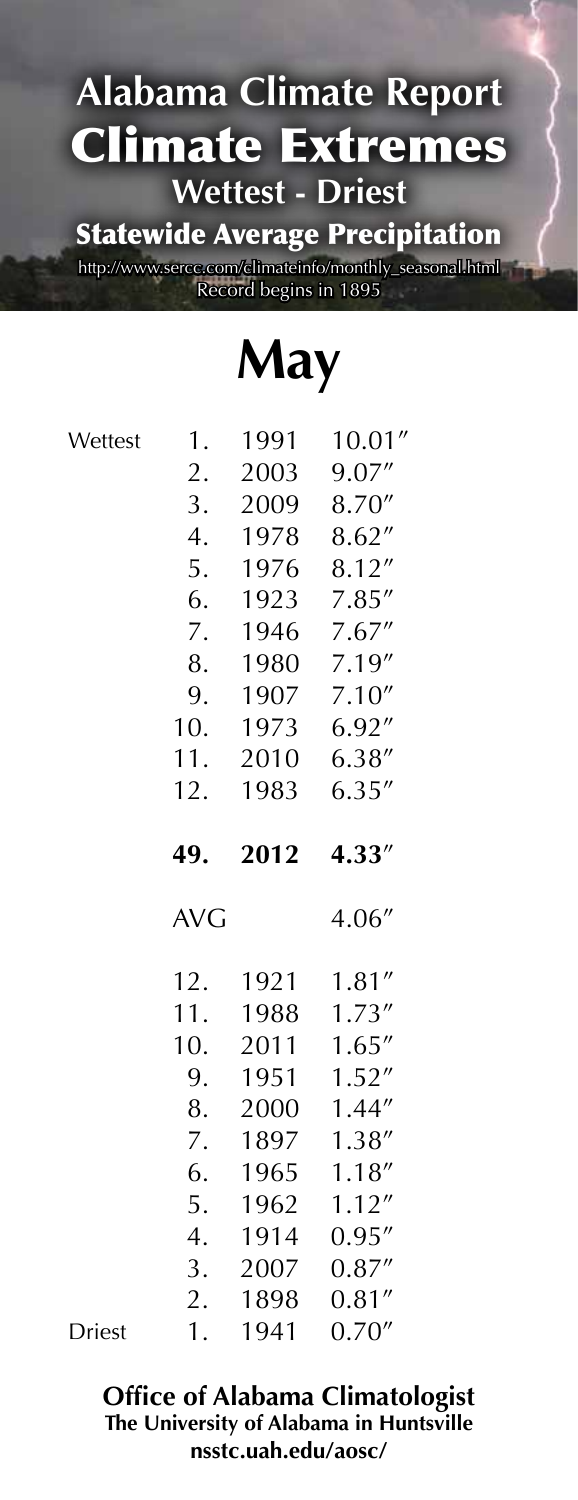### Statewide Average Precipitation

http://www.sercc.com/climateinfo/monthly\_seasonal.html Record begins in 1895

**June**

| Wettest       | 1.               | 1989 | 11.13'' |
|---------------|------------------|------|---------|
|               | 2.               | 1900 | 10.59"  |
|               | 3.               | 1928 | 9.74''  |
|               | $\overline{4}$ . | 1999 | 8.63''  |
|               | 5.               | 1997 | 8.11''  |
|               | 6.               | 2003 | 8.07"   |
|               | 7.               | 1994 | 7.59''  |
|               | 8.               | 1909 | 7.53''  |
|               | 9.               | 2004 | 7.50''  |
|               | 10.              | 2001 | 7.20''  |
|               | 11.              | 1940 | 6.91''  |
|               | 12.              | 1961 | 6.82''  |
|               | <b>AVG</b>       |      | 4.31''  |
|               | 66.              | 2012 | 4.11''  |
|               | 12.              | 1952 | 2.22''  |
|               | 11.              | 1925 | 2.16"   |
|               | 10.              | 1954 | 2.07''  |
|               | 9.               | 2006 | 2.03''  |
|               | 8.               | 1936 | 1.98"   |
|               | 7.               | 1930 | 1.87''  |
|               | 6.               | 1921 | 1.75''  |
|               | 5.               | 1897 | 1.75''  |
|               | $\overline{4}$ . | 1968 | 1.69''  |
|               | 3.               | 1931 | 1.40''  |
|               | 2.               | 1988 | 1.26''  |
| <b>Driest</b> | 1.               | 1902 | 1.21''  |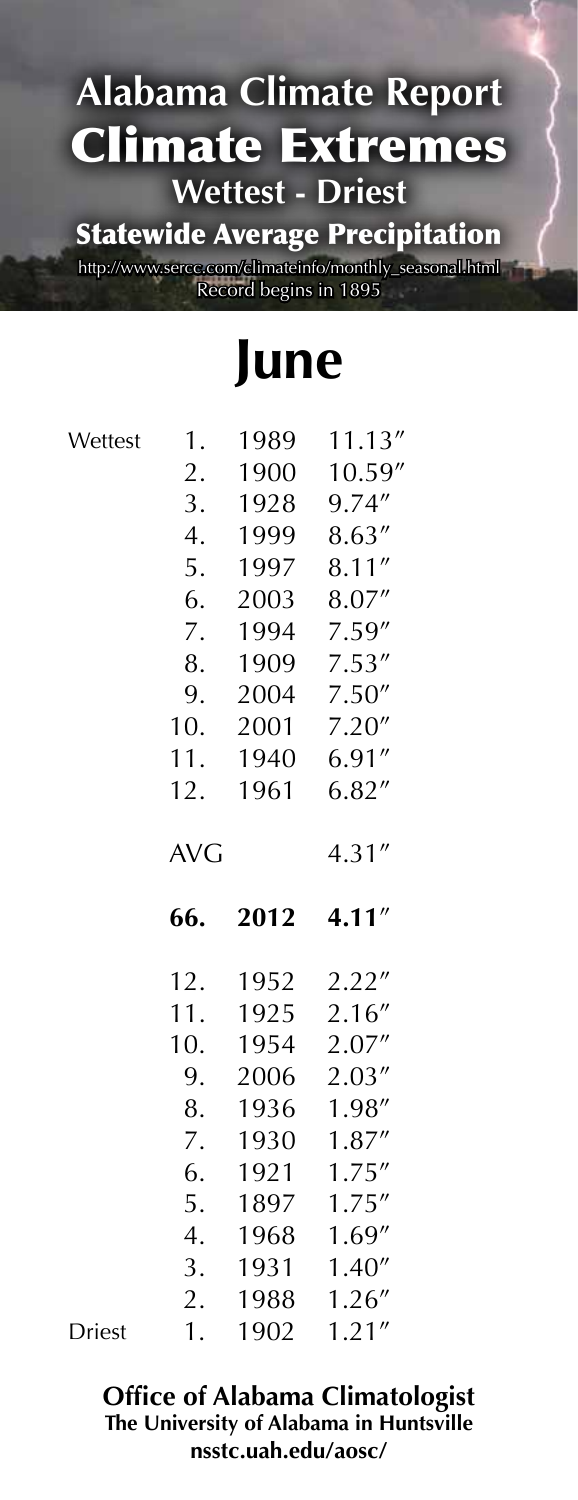Statewide Average Precipitation

http://www.sercc.com/climateinfo/monthly\_seasonal.html Record begins in 1895

# **July**

| Wettest | 1.         | 1994 | 9.87''           |
|---------|------------|------|------------------|
|         | 2.         | 2005 | 9.76''           |
|         | 3.         | 1950 | 9.11''           |
|         | 4.         | 1975 | 8.88''           |
|         | 5.         | 1940 | 8.82"            |
|         | 6.         | 1958 | 8.50''           |
|         | 7.         | 2003 | 8.42''           |
|         | 8.         | 1941 | 8.17"            |
|         | 9.         | 1938 | 7.98"            |
|         | 10.        | 1971 | 7.60''           |
|         | 11.        | 1985 | 7.27''           |
|         | 12.        | 1906 | 7.21''           |
|         | 28.        | 2012 | 6.02''           |
|         |            |      |                  |
|         | <b>AVG</b> |      | 5.28''           |
|         | 12.        | 1901 | 2.97''           |
|         | 11.        | 1957 | 2.91''           |
|         | 10.        | 1903 |                  |
|         | 9.         | 1916 | 2.70''<br>2.67'' |
|         | 8.         | 1989 | 2.52''           |
|         | 7.         | 1980 | 2.51''           |
|         | 6.         | 1952 | 2.29''           |
|         | 5.         | 2000 | 2.21''           |
|         | 4.         | 1900 | 2.18''           |
|         | 3.         | 1902 | 2.18''           |
|         | 2.         | 1983 | 2.06''<br>1.56'' |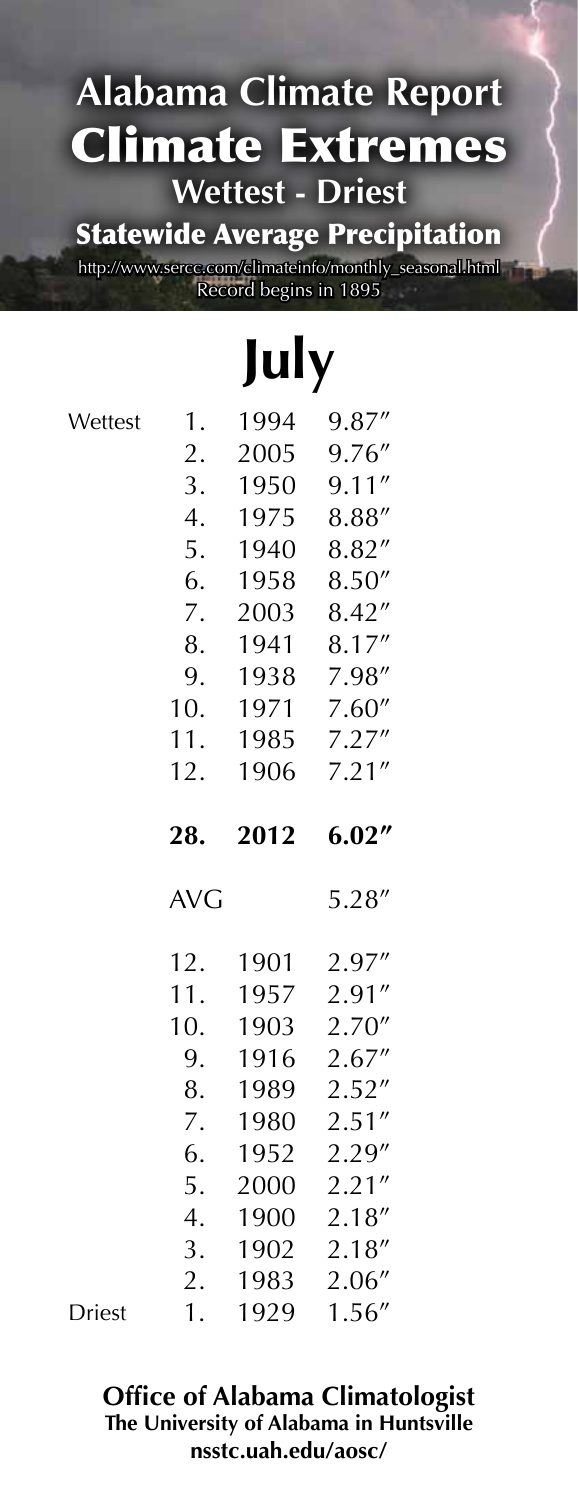Statewide Average Precipitation

http://www.sercc.com/climateinfo/monthly\_seasonal.html Record begins in 1895

# **August**

 1. 1939 11.12" 2. 2008 9.22" 3. 1942 6.87" 4. 1967 6.63" 5. 1952 6.59" 6. 1944 6.46" 7. 2005 6.39"  **8. 2012 6.31"** 9. 1901 6.28" 10. 1970 6.28" 11. 1934 6.14" 12. 1974 6.06" **AVG 4.08"** 12. 1957 2.21" 11. 1900 2.18" 10. 1999 2.15" 9. 1924 2.13" 8. 2011 2.01" 7. 1910 1.98" 6. 1990 1.95" **Wettest** 

 4. 1954 1.78" 3. 1896 1.75" 2. 1929 1.56" 1. 1925 1.13" Driest

> **Office of Alabama Climatologist The University of Alabama in Huntsville nsstc.uah.edu/aosc/**

5. 1913 1.91"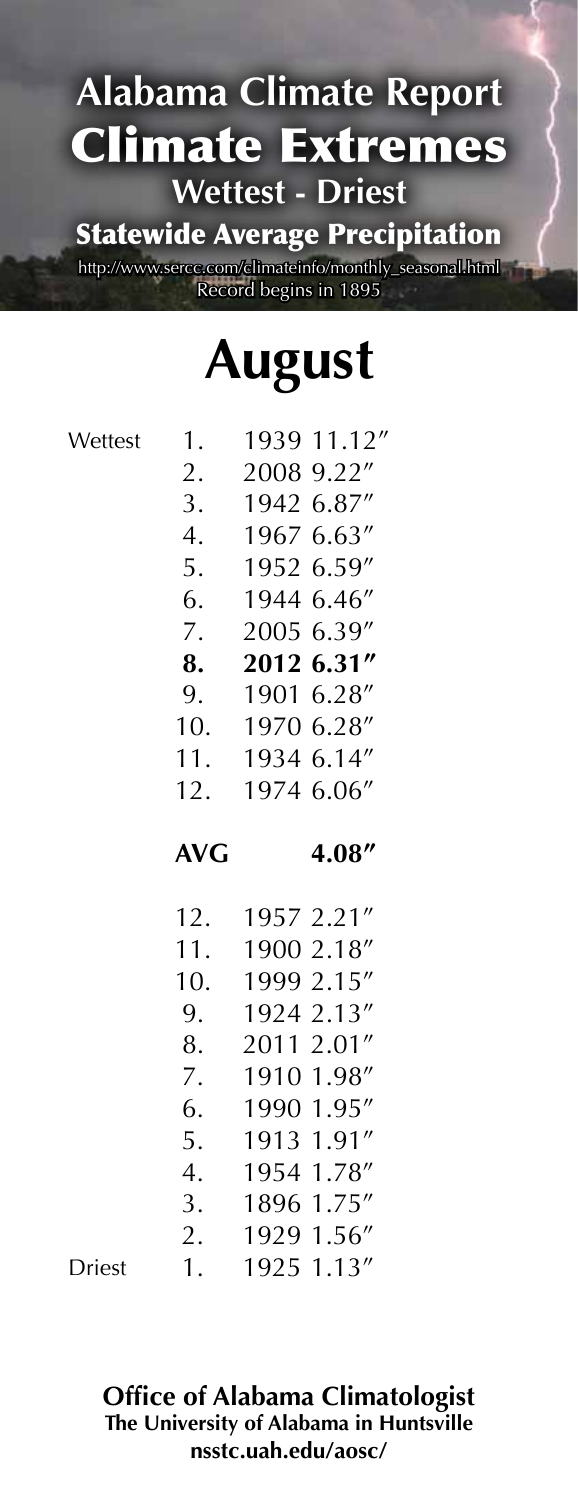Statewide Average Precipitation

http://www.sercc.com/climateinfo/monthly\_seasonal.html Record begins in 1895

# **September**

| Wettest       | 1.         | 1906 | 10.03''    |
|---------------|------------|------|------------|
|               | 2.         | 1988 | 9.24''     |
|               | 3.         | 1957 | 8.84''     |
|               | 4.         | 1998 | 8.51''     |
|               | 5.         | 1913 | 8.28''     |
|               | 6.         | 1917 | 7.65''     |
|               | 7.         | 2002 | $7.61$ "   |
|               | 8.         | 1930 | 7.60''     |
|               | 9.         | 2009 | 7.47''     |
|               | 10.        | 1979 | 7.29''     |
|               | 11.        | 2011 | 7.07''     |
|               | 12.        | 1929 | 6.98''     |
|               | 24.        | 2012 | 5.55''     |
|               |            |      |            |
|               | <b>AVG</b> |      | 4.04''     |
|               | 12.        |      | 1927 1.70" |
|               | 11.        | 1904 | 1.60''     |
|               | 10.        | 1923 | 1.44''     |
|               | 9.         | 1938 | 1.33''     |
|               | 8.         | 1940 | 1.31''     |
|               | 7.         | 1931 | 1.10''     |
|               | 6.         | 1955 | 1.09''     |
|               | 5.         | 1954 | 1.08''     |
|               | 4.         | 1919 | 0.92''     |
| <b>Driest</b> | 2t.        | 1897 | 0.80''     |
|               | 2t.        | 1899 | 0.80''     |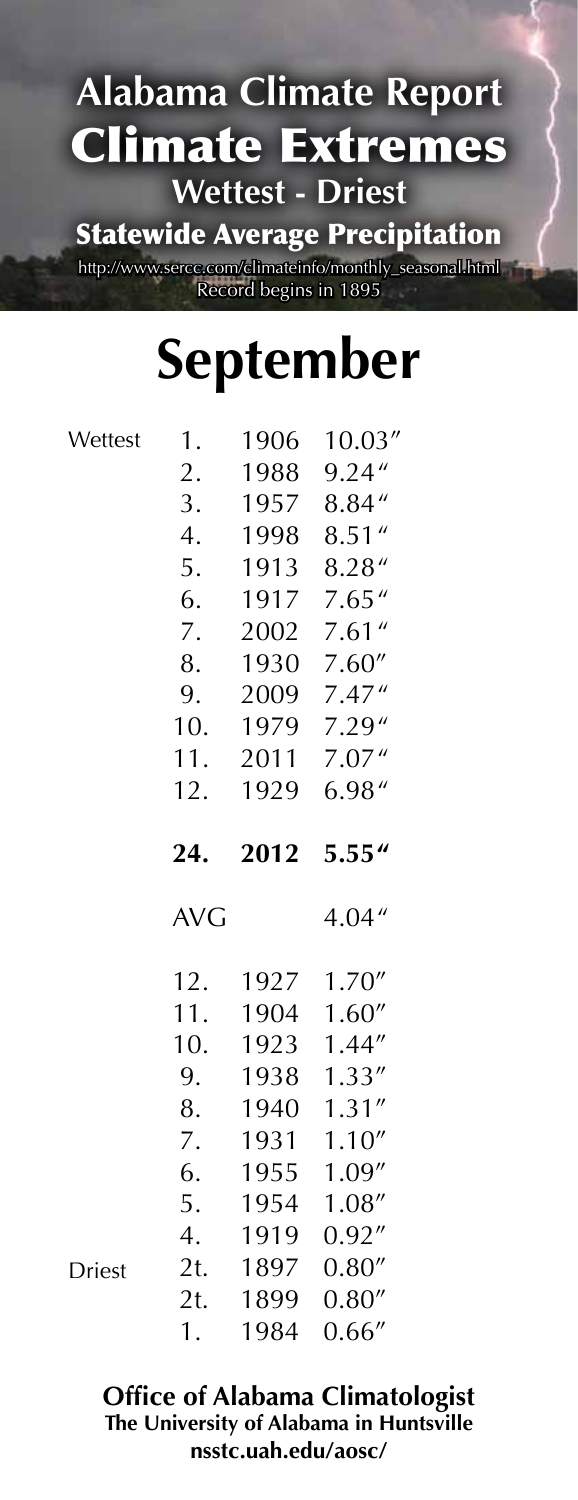Statewide Average Precipitation

http://www.sercc.com/climateinfo/monthly\_seasonal.html Record begins in 1895

# **October**

| Wettest       | 1.         | 1995 | 9.40'' |
|---------------|------------|------|--------|
|               | 2.         | 1918 | 8.74"  |
|               | 3.         | 2009 | 7.14'' |
|               | 4.         | 1959 | 7.03'' |
|               | 5.         | 1934 | 6.61'' |
|               | 6.         | 1932 | 6.49'' |
|               | 7.         | 1975 | 6.37'' |
|               | 8.         | 1970 | 6.25'' |
|               | 9.         | 1937 | 6.09'' |
|               | 10.        | 1985 | 6.02'' |
|               | 11.        | 1925 | 5.80'' |
|               | 12.        | 1900 | 5.56'' |
|               |            |      |        |
|               | 49.        | 2012 | 3.01'' |
|               |            |      |        |
|               | <b>AVG</b> |      | 2.90"  |
|               | 12.        | 2011 | 0.75'' |
|               | 11.        | 2000 | 0.74'' |
|               | 10.        | 2005 | 0.61'' |
|               | 9.         | 1953 | 0.60'' |
|               | 8.         | 1944 | 0.58'' |
|               | 7.         | 1987 | 0.56'' |
|               | 6.         | 1978 | 0.44'' |
|               | 5.         | 1924 | 0.37'' |
|               | 3t.        | 1938 | 0.35'' |
| <b>Driest</b> | 3t.        | 1939 | 0.35'' |
|               | 2.         | 1904 | 0.32'' |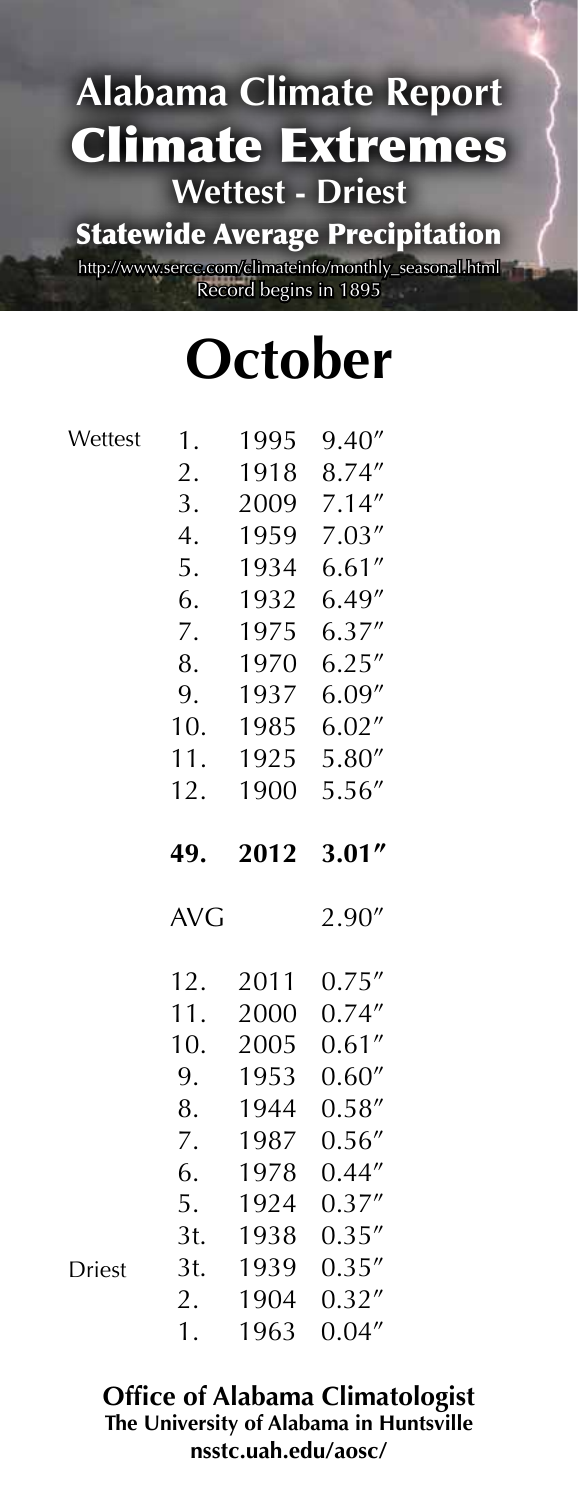Statewide Average Precipitation

http://www.sercc.com/climateinfo/monthly\_seasonal.html Record begins in 1895

# **November**

| Wettest       | 1.         | 1948 | 15.19" |
|---------------|------------|------|--------|
|               | 2.         | 1992 | 9.71'' |
|               | 3.         | 1986 | 9.07'' |
|               | 4.         | 2004 | 8.54'' |
|               | 5.         | 1929 | 8.47"  |
|               | 6.         | 1957 | 8.07"  |
|               | 7.         | 2000 | 7.93"  |
|               | 8.         | 1947 | 7.90"  |
|               | 9.         | 1983 | 7.46'' |
|               | 10.        | 1989 | 6.32'' |
|               | 11.        | 1977 | 6.23'' |
|               | 12.        | 1930 | 6.07'' |
|               | <b>AVG</b> |      | 3.70'' |
|               | 12.        | 1901 | 1.60'' |
|               | 11.        | 1905 | 1.52'' |
|               | 10.        | 2012 | 1.34'' |
|               | 9.         | 1908 | 1.30'' |
|               | 8.         | 1895 | 1.29"  |
|               | 7.         | 1933 | 1.24'' |
|               | 6.         | 1917 | 1.15'' |
|               | 5.         | 1913 | 1.15'' |
|               | 4.         | 1909 | 1.03'' |
|               | 3.         | 1939 | 0.83'' |
|               | 2.         | 1949 | 0.79'' |
| <b>Driest</b> | 1.         | 1924 | 0.29'' |

Driest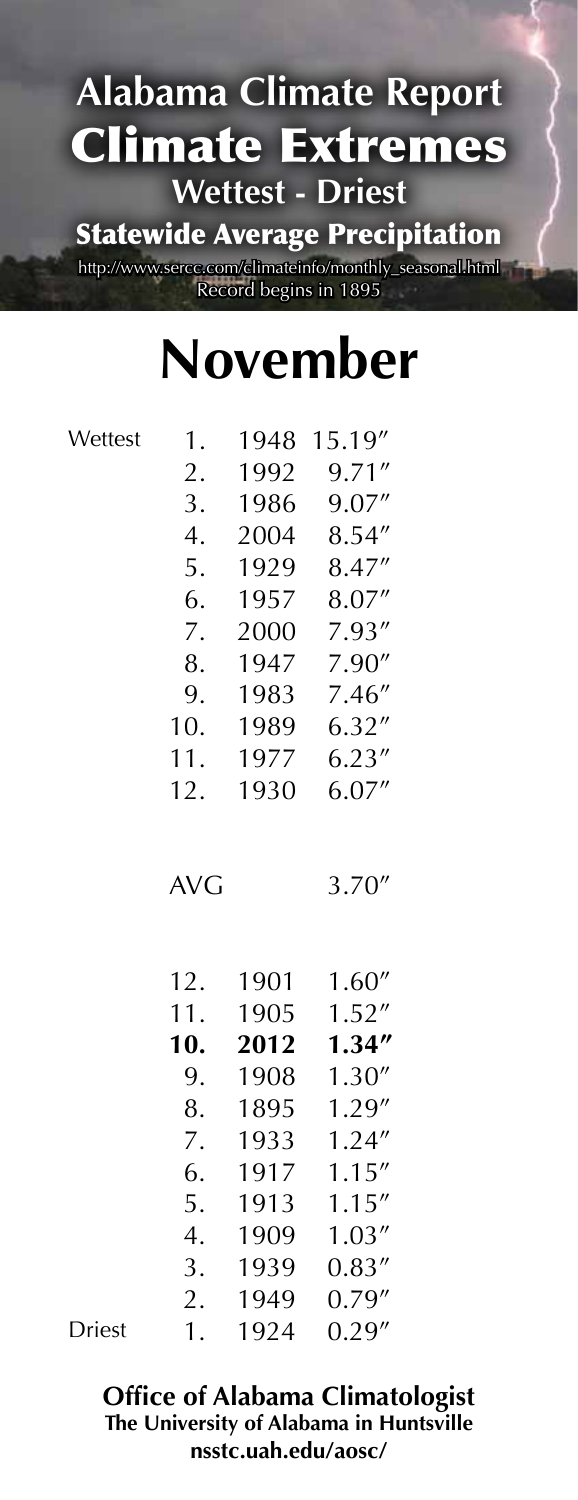Statewide Average Precipitation

http://www.sercc.com/climateinfo/monthly\_seasonal.html Record begins in 1895

# **December**

**Wettest** 

Driest

| $\overline{\phantom{a}}$ | 1.         | 1961 | 12.33"  |
|--------------------------|------------|------|---------|
|                          | 2.         | 1953 | 10.80'' |
|                          | 3.         | 2009 | 10.59'' |
|                          | 4.         | 1983 | 9.43''  |
|                          | 5.         | 1931 | 9.08''  |
|                          | 6.         | 1932 | 8.84''  |
|                          | 7.         | 1972 | 8.44"   |
|                          | 8.         | 1967 | 8.25''  |
|                          | 9.         | 1982 | 8.19''  |
|                          | 10.        | 1927 | 7.90''  |
|                          | 11.        | 1942 | 7.78''  |
|                          | 12.        | 1941 | 7.75''  |
|                          | <b>AVG</b> |      | 5.04''  |
|                          | 12.        | 1938 | 2.70''  |
|                          | 11.        | 1946 | 2.65''  |
|                          | 10.        | 1937 | 2.62''  |
|                          | 9.         | 1979 | 2.56''  |
|                          | 8.         | 2010 | 2.41''  |
|                          | 7.         | 1958 | 2.12''  |
|                          | 6.         | 1928 | 2.08''  |
|                          | 5.         | 2011 | 2.00''  |
|                          | 4.         | 1955 | 1.92''  |
|                          | 3.         | 1917 | 1.69''  |
|                          | 2.         | 1896 | 1.61''  |
|                          | 1.         | 1980 | 1.17''  |
|                          |            |      |         |